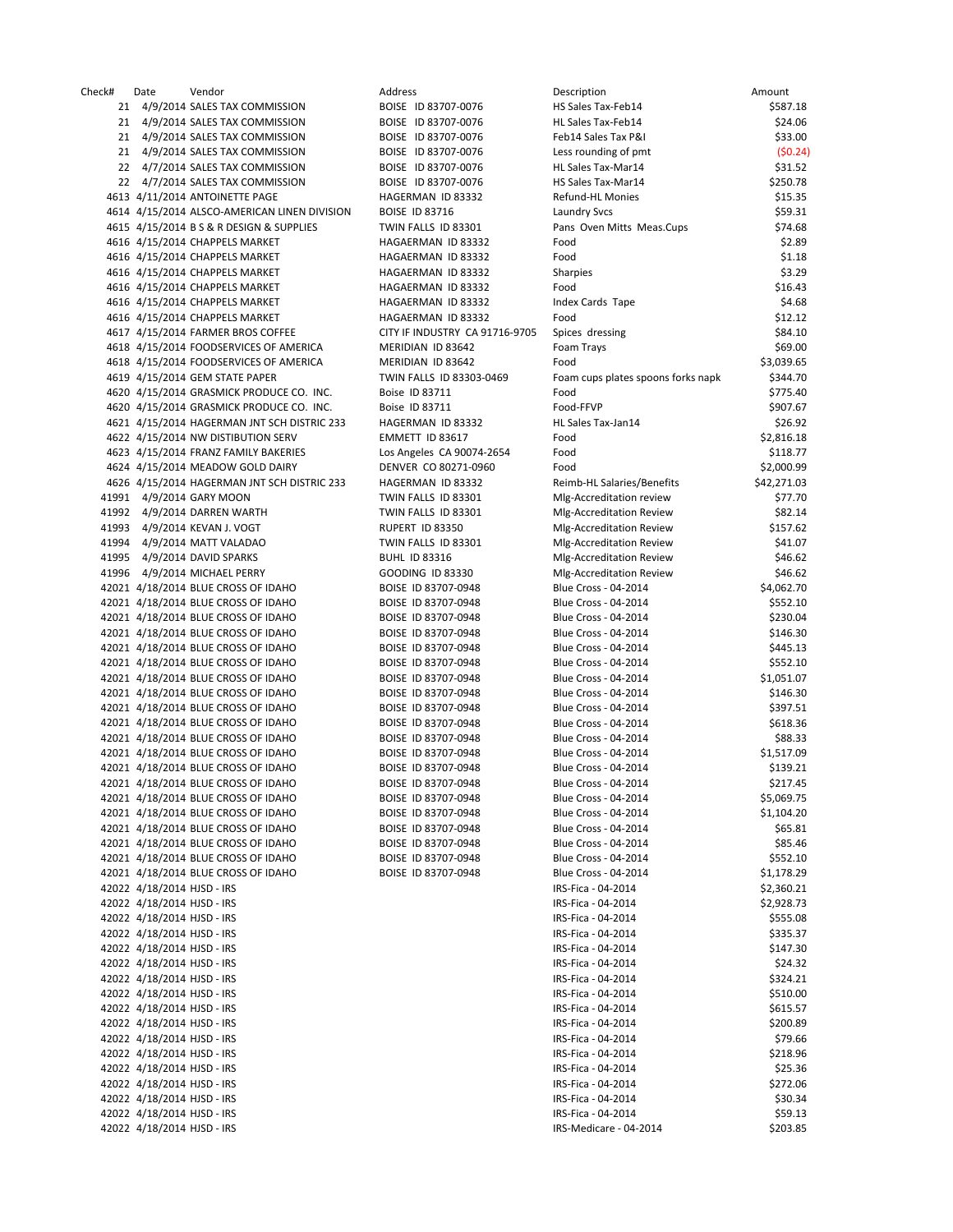|       | 42022 4/18/2014 HJSD - IRS |                                  |
|-------|----------------------------|----------------------------------|
|       | 42022 4/18/2014 HJSD - IRS |                                  |
|       | 42022 4/18/2014 HJSD - IRS |                                  |
|       | 42022 4/18/2014 HJSD - IRS |                                  |
|       | 42022 4/18/2014 HJSD - IRS |                                  |
|       | 42022 4/18/2014 HJSD - IRS |                                  |
|       | 42022 4/18/2014 HJSD - IRS |                                  |
|       | 42022 4/18/2014 HJSD - IRS |                                  |
|       |                            |                                  |
|       |                            | 42023 4/18/2014 HJSD - PERSI     |
|       |                            | 42023 4/18/2014 HJSD - PERSI     |
|       |                            | 42023 4/18/2014 HJSD - PERSI     |
|       |                            | 42023 4/18/2014 HJSD - PERSI     |
|       |                            | 42023 4/18/2014 HJSD - PERSI     |
|       |                            | 42023 4/18/2014 HJSD - PERSI     |
|       |                            | 42023 4/18/2014 HJSD - PERSI     |
|       |                            | 42023 4/18/2014 HJSD - PERSI     |
|       |                            | 42023 4/18/2014 HJSD - PERSI     |
|       |                            | 42023 4/18/2014 HJSD - PERSI     |
|       |                            | 42023 4/18/2014 HJSD - PERSI     |
|       |                            | 42023 4/18/2014 HJSD - PERSI     |
|       |                            | 42023 4/18/2014 HJSD - PERSI     |
|       |                            | 42023 4/18/2014 HJSD - PERSI     |
|       |                            | 42023 4/18/2014 HJSD - PERSI     |
|       |                            |                                  |
|       |                            | 42023 4/18/2014 HJSD - PERSI     |
|       |                            | 42023 4/18/2014 HJSD - PERSI     |
|       |                            | 42023 4/18/2014 HJSD - PERSI     |
|       |                            | 42023 4/18/2014 HJSD - PERSI     |
|       |                            | 42023 4/18/2014 HJSD - PERSI     |
|       |                            | 42023 4/18/2014 HJSD - PERSI     |
|       |                            | 42023 4/18/2014 HJSD - PERSI     |
|       |                            | 42023 4/18/2014 HJSD - PERSI     |
|       |                            | 42023 4/18/2014 HJSD - PERSI     |
|       |                            | 42023 4/18/2014 HJSD - PERSI     |
|       |                            | 42023 4/18/2014 HJSD - PERSI     |
|       |                            | 42023 4/18/2014 HJSD - PERSI     |
|       |                            | 42023 4/18/2014 HJSD - PERSI     |
|       |                            | 42023 4/18/2014 HJSD - PERSI     |
|       |                            | 42023 4/18/2014 HJSD - PERSI     |
|       |                            | 42023 4/18/2014 HJSD - PERSI     |
|       |                            |                                  |
|       |                            | 42023 4/18/2014 HJSD - PERSI     |
|       |                            | 42023 4/18/2014 HJSD - PERSI     |
|       |                            | 42023 4/18/2014 HJSD - PERSI     |
|       |                            | 42023 4/18/2014 HJSD - PERSI     |
|       |                            | 42023 4/18/2014 HJSD - PERSI     |
|       |                            | 42023 4/18/2014 HJSD - PERSI     |
|       |                            | 42023 4/18/2014 HJSD - PERSI     |
|       |                            | 42023 4/18/2014 HJSD - PERSI     |
| 42023 |                            | 4/18/2014 HJSD - PERSI           |
|       |                            | 42023 4/18/2014 HJSD - PERSI     |
|       |                            | 42023 4/18/2014 HJSD - PERSI     |
|       |                            | 42023 4/18/2014 HJSD - PERSI     |
|       |                            | 42023 4/18/2014 HJSD - PERSI     |
|       |                            | 42023 4/18/2014 HJSD - PERSI     |
|       |                            | 42023 4/18/2014 HJSD - PERSI     |
|       |                            |                                  |
|       |                            | 42023 4/18/2014 HJSD - PERSI     |
| 42023 |                            | 4/18/2014 HJSD - PERSI           |
| 42023 |                            | 4/18/2014 HJSD - PERSI           |
|       |                            | 42023 4/18/2014 HJSD - PERSI     |
|       |                            | 42024 4/18/2014 STANDARD INSURAN |
|       |                            | 42024 4/18/2014 STANDARD INSURAN |
|       |                            | 42024 4/18/2014 STANDARD INSURAN |
|       |                            | 42024 4/18/2014 STANDARD INSURAN |
|       |                            | 42024 4/18/2014 STANDARD INSURAN |
| 42024 |                            | 4/18/2014 STANDARD INSURAN       |
|       |                            | 42024 4/18/2014 STANDARD INSURAN |
|       |                            | 42024 4/18/2014 STANDARD INSURAN |
|       |                            | 42024 4/18/2014 STANDARD INSURAN |
|       |                            | 42024 4/18/2014 STANDARD INSURAN |
|       |                            | 42024 4/18/2014 STANDARD INSURAN |
|       |                            | 42024 4/18/2014 STANDARD INSURAN |
|       |                            |                                  |

| 42022 4/18/2014 HJSD - IRS             |                        | IRS-Medicare - 04-2014     | \$17.02    |
|----------------------------------------|------------------------|----------------------------|------------|
| 42022 4/18/2014 HJSD - IRS             |                        | IRS-Fica - 04-2014         | \$15.44    |
| 42022 4/18/2014 HJSD - IRS             |                        | IRS-Medicare - 04-2014     | \$11.70    |
| 42022 4/18/2014 HJSD - IRS             |                        | IRS-Medicare - 04-2014     | \$15.67    |
| 42022 4/18/2014 HJSD - IRS             |                        | IRS-Medicare - 04-2014     | \$62.24    |
| 42022 4/18/2014 HJSD - IRS             |                        | IRS-Medicare - 04-2014     | \$196.61   |
| 42022 4/18/2014 HJSD - IRS             |                        | IRS-Fica - 04-2014         | \$253.12   |
|                                        |                        |                            |            |
| 42022 4/18/2014 HJSD - IRS             |                        | IRS-Medicare - 04-2014     | \$213.14   |
| 42023 4/18/2014 HJSD - PERSI           |                        | PERSI-Retirement - 04-2014 | \$3,547.78 |
| 42023 4/18/2014 HJSD - PERSI           |                        | PERSI-Retirement - 04-2014 | \$4,591.12 |
| 42023 4/18/2014 HJSD - PERSI           |                        | PERSI-Retirement - 04-2014 | \$959.42   |
| 42023 4/18/2014 HJSD - PERSI           |                        | PERSI-Retirement - 04-2014 | \$250.97   |
| 42023 4/18/2014 HJSD - PERSI           |                        | PERSI-Retirement - 04-2014 | \$37.72    |
| 42023 4/18/2014 HJSD - PERSI           |                        | PERSI-Retirement - 04-2014 | \$491.37   |
| 42023 4/18/2014 HJSD - PERSI           |                        | PERSI-Retirement - 04-2014 | \$754.67   |
| 42023 4/18/2014 HJSD - PERSI           |                        | PERSI-Retirement - 04-2014 | \$1,185.47 |
| 42023 4/18/2014 HJSD - PERSI           |                        | PERSI-Retirement - 04-2014 | \$141.50   |
|                                        |                        |                            |            |
| 42023 4/18/2014 HJSD - PERSI           |                        | PERSI-Retirement - 04-2014 | \$158.12   |
| 42023 4/18/2014 HJSD - PERSI           |                        | PERSI-Retirement - 04-2014 | \$303.60   |
| 42023 4/18/2014 HJSD - PERSI           |                        | PERSI-Retirement - 04-2014 | \$38.18    |
| 42023 4/18/2014 HJSD - PERSI           |                        | PERSI-Retirement - 04-2014 | \$360.19   |
| 42023 4/18/2014 HJSD - PERSI           |                        | PERSI-Retirement - 04-2014 | \$25.17    |
| 42023 4/18/2014 HJSD - PERSI           |                        | PERSI-Retirement - 04-2014 | \$45.79    |
| 42023 4/18/2014 HJSD - PERSI           |                        | PERSI-Retirement - 04-2014 | \$351.36   |
| 42023 4/18/2014 HJSD - PERSI           |                        | PERSI-Retirement - 04-2014 | \$103.67   |
| 42023 4/18/2014 HJSD - PERSI           |                        | PERSI-Retirement - 04-2014 | \$510.42   |
| 42023 4/18/2014 HJSD - PERSI           |                        | PERSI-Sick Leave - 04-2014 | \$363.56   |
|                                        |                        |                            |            |
| 42023 4/18/2014 HJSD - PERSI           |                        | PERSI-Sick Leave - 04-2014 | \$427.87   |
| 42023 4/18/2014 HJSD - PERSI           |                        | PERSI-Sick Leave - 04-2014 | \$98.32    |
| 42023 4/18/2014 HJSD - PERSI           |                        | PERSI-Sick Leave - 04-2014 | \$52.30    |
| 42023 4/18/2014 HJSD - PERSI           |                        | PERSI-Sick Leave - 04-2014 | \$25.71    |
| 42023 4/18/2014 HJSD - PERSI           |                        | PERSI-Sick Leave - 04-2014 | \$3.87     |
| 42023 4/18/2014 HJSD - PERSI           |                        | PERSI-Sick Leave - 04-2014 | \$50.35    |
| 42023 4/18/2014 HJSD - PERSI           |                        | PERSI-Sick Leave - 04-2014 | \$77.33    |
| 42023 4/18/2014 HJSD - PERSI           |                        | PERSI-Sick Leave - 04-2014 | \$36.01    |
| 42023 4/18/2014 HJSD - PERSI           |                        | PERSI-Sick Leave - 04-2014 | \$14.50    |
| 42023 4/18/2014 HJSD - PERSI           |                        | PERSI-Sick Leave - 04-2014 | \$16.20    |
|                                        |                        |                            |            |
| 42023 4/18/2014 HJSD - PERSI           |                        | PERSI-Sick Leave - 04-2014 | \$31.11    |
| 42023 4/18/2014 HJSD - PERSI           |                        | PERSI-Sick Leave - 04-2014 | \$3.92     |
| 42023 4/18/2014 HJSD - PERSI           |                        | PERSI-Sick Leave - 04-2014 | \$36.91    |
| 42023 4/18/2014 HJSD - PERSI           |                        | PERSI-Sick Leave - 04-2014 | \$2.58     |
| 42023 4/18/2014 HJSD - PERSI           |                        | PERSI-Sick Leave - 04-2014 | \$4.68     |
| 42023 4/18/2014 HJSD - PERSI           |                        | PERSI-Sick Leave - 04-2014 | \$121.48   |
| 42023 4/18/2014 HJSD - PERSI           |                        | PERSI-Sick Leave - 04-2014 | \$10.62    |
| 42023 4/18/2014 HJSD - PERSI           |                        | PERSI-Retirement - 04-2014 | \$23.35    |
| 42023 4/18/2014 HJSD - PERSI           |                        | PERSI-Retirement - 04-2014 | \$23.35    |
| 42023 4/18/2014 HJSD - PERSI           |                        | PERSI-Retirement - 04-2014 | \$23.74    |
| 42023 4/18/2014 HJSD - PERSI           |                        | PERSI-Sick Leave - 04-2014 | \$2.39     |
|                                        |                        |                            |            |
| 42023 4/18/2014 HJSD - PERSI           |                        | PERSI-Sick Leave - 04-2014 | \$2.39     |
| 42023 4/18/2014 HJSD - PERSI           |                        | PERSI-Sick Leave - 04-2014 | \$2.43     |
| 42023 4/18/2014 HJSD - PERSI           |                        | PERSI-Retirement - 04-2014 | \$94.33    |
| 42023 4/18/2014 HJSD - PERSI           |                        | PERSI-Sick Leave - 04-2014 | \$9.67     |
| 42023 4/18/2014 HJSD - PERSI           |                        | PERSI-Retirement - 04-2014 | \$344.99   |
| 42023 4/18/2014 HJSD - PERSI           |                        | PERSI-Sick Leave - 04-2014 | \$35.35    |
| 42023 4/18/2014 HJSD - PERSI           |                        | PERSI-Retirement - 04-2014 | \$400.80   |
| 42023 4/18/2014 HJSD - PERSI           |                        | PERSI-Sick Leave - 04-2014 | \$41.07    |
| 42023 4/18/2014 HJSD - PERSI           |                        | PERSI-Retirement - 04-2014 | \$288.19   |
| 42023 4/18/2014 HJSD - PERSI           |                        |                            | \$29.53    |
|                                        |                        | PERSI-Sick Leave - 04-2014 |            |
| 42024 4/18/2014 STANDARD INSURANCE CO. | PORTLAND OR 97228-6367 | Standard-Life - 04-2014    | \$45.43    |
| 42024 4/18/2014 STANDARD INSURANCE CO. | PORTLAND OR 97228-6367 | Standard-Life - 04-2014    | \$3.66     |
| 42024 4/18/2014 STANDARD INSURANCE CO. | PORTLAND OR 97228-6367 | Standard-Life - 04-2014    | \$1.06     |
| 42024 4/18/2014 STANDARD INSURANCE CO. | PORTLAND OR 97228-6367 | Standard-Life - 04-2014    | \$3.22     |
| 42024 4/18/2014 STANDARD INSURANCE CO. | PORTLAND OR 97228-6367 | Standard-Life - 04-2014    | \$4.00     |
| 42024 4/18/2014 STANDARD INSURANCE CO. | PORTLAND OR 97228-6367 | Standard-Life - 04-2014    | \$1.21     |
| 42024 4/18/2014 STANDARD INSURANCE CO. | PORTLAND OR 97228-6367 | Standard-Life - 04-2014    | \$2.88     |
| 42024 4/18/2014 STANDARD INSURANCE CO. | PORTLAND OR 97228-6367 | Standard-Life - 04-2014    | \$4.48     |
| 42024 4/18/2014 STANDARD INSURANCE CO. | PORTLAND OR 97228-6367 | Standard-Life - 04-2014    | \$0.64     |
| 42024 4/18/2014 STANDARD INSURANCE CO. | PORTLAND OR 97228-6367 | Standard-Life - 04-2014    | \$11.09    |
| 42024 4/18/2014 STANDARD INSURANCE CO. | PORTLAND OR 97228-6367 | Standard-Life - 04-2014    |            |
|                                        |                        |                            | \$1.01     |
| 42024 4/18/2014 STANDARD INSURANCE CO. | PORTLAND OR 97228-6367 | Standard-Life - 04-2014    | \$1.58     |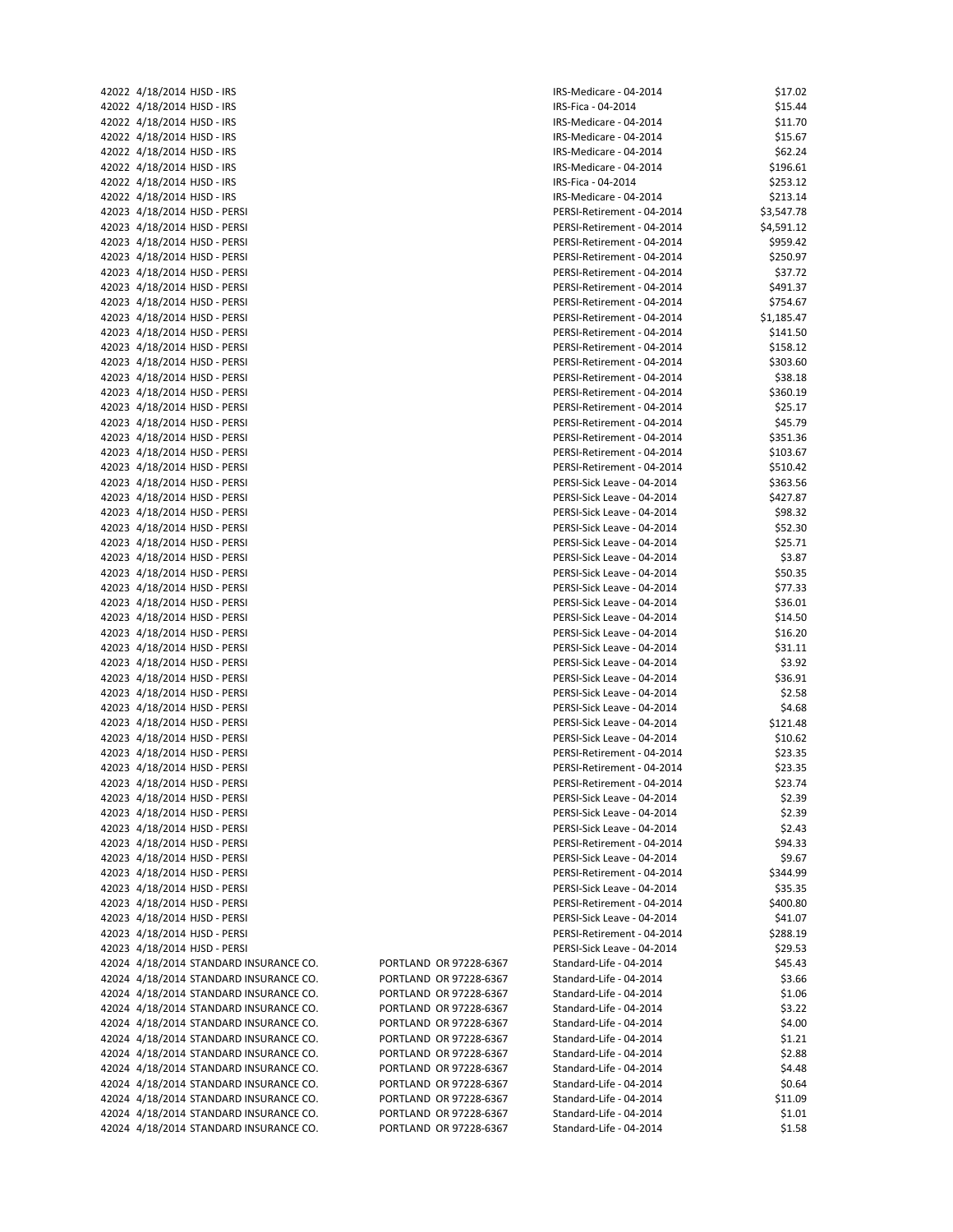42024 4/18/2014 STANDARD INSURANCE CO. PORTLAND OR 97228-6367 Standard-Life - 04-2014 \$8.22 42024 4/18/2014 STANDARD INSURANCE CO. PORTLAND OR 97228-6367 Standard-Life - 04-2014 \$13.62 42024 4/18/2014 STANDARD INSURANCE CO. PORTLAND OR 97228-6367 Standard-Life - 04-2014 \$3.75 42024 4/18/2014 STANDARD INSURANCE CO. PORTLAND OR 97228-6367 Standard-Life - 04-2014 \$0.69 42024 4/18/2014 STANDARD INSURANCE CO. PORTLAND OR 97228-6367 Standard-Life - 04-2014 \$4.00 42024 4/18/2014 STANDARD INSURANCE CO. PORTLAND OR 97228-6367 Standard-Life - 04-2014 \$0.62 42024 4/18/2014 STANDARD INSURANCE CO. PORTLAND OR 97228-6367 Standard-Life - 04-2014 \$11.78 42024 4/18/2014 STANDARD INSURANCE CO. PORTLAND OR 97228‐6367 Standard‐Life ‐ 04‐2014 \$8.54 42026 4/22/2014 ELANE L. ALLEN HAGERMAN ID 83332 P/R Advance \$140.00 42027 4/22/2014 SDE‐STATE DEPT OF EDUCATION BOISE ID 83750‐0027 Fngrpr‐Elane Allen \$40.00 42028 4/22/2014 SDE‐STATE DEPT OF EDUCATION BOISE ID 83750‐0027 Fngrpr‐Fred White \$40.00 42032 4/28/2014 BLUE CROSS OF IDAHO BOISE ID 83707-0948 Blue Cross - 04-2014 \$552.10 42033 4/28/2014 HJSD ‐ IRS IRS‐Fica ‐ 04‐2014 \$126.33 42034 4/28/2014 HJSD ‐ PERSI PERSI‐Retirement ‐ 04‐2014 \$186.92 42034 4/28/2014 HJSD ‐ PERSI PERSI‐Sick Leave ‐ 04‐2014 \$19.15 42035 4/28/2014 STANDARD INSURANCE CO. PORTLAND OR 97228-6367 Standard-Life - 04-2014 \$4.00 42064 4/15/2014 MICHAEL HILL MATTHEWS WENDELL ID 83355 MIg-Accreditation Review \$177.60 42065 4/15/2014 ACE HARDWARE HAGERMAN ID 83332 Playgr-grass seed 2-4-D Remuda \$213.96 42065 4/15/2014 ACE HARDWARE HAGERMAN ID 83332 Roll Plastic-Athletics \$15.99 42065 4/15/2014 ACE HARDWARE 
HAGERMAN ID 83332 
UP Dupl Key-gym 
S2.89 42065 4/15/2014 ACE HARDWARE HAGERMAN ID 83332 Compressor‐ \$12.47 42065 4/15/2014 ACE HARDWARE HAGERMAN ID 83332 Liners Handles -Crissey office \$16.08 42065 4/15/2014 ACE HARDWARE **HAGERMAN ID 83332** 4-Keys Crissey office \$11.56 42065 4/15/2014 ACE HARDWARE HAGERMAN ID 83332 Paint Tape Dry Cloths-Crissey offi \$14.76 42065 4/15/2014 ACE HARDWARE 
Sprinkler-PVC Coup \$1.29 42065 4/15/2014 ACE HARDWARE HAGERMAN ID 83332 Old Gym Plumbing rep \$30.36 42065 4/15/2014 ACE HARDWARE HAGERMAN ID 83332 Spackle Putty-Crissey office \$36.45 42065 4/15/2014 ACE HARDWARE HAGERMAN ID 83332 Keys/key rings-chemical rm \$18.43 42065 4/15/2014 ACE HARDWARE HAGERMAN ID 83332 Grnhs-PVC pipe wire clamps \$153.93 42065 4/15/2014 ACE HARDWARE HAGERMAN ID 83332 Grnhs-PVC Poly ABS \$135.84 42065 4/15/2014 ACE HARDWARE HAGERMAN ID 83332 Grnhs-Clamp Caps Bushings \$81.94 42065 4/15/2014 ACE HARDWARE HAGERMAN ID 83332 Grnhs-PVC Heater clamps \$111.85 42065 4/15/2014 ACE HARDWARE 
HAGERMAN ID 83332 Grnhs-WH GFI STATES AND \$27.98 42065 4/15/2014 ACE HARDWARE 
SILT ASSESSMAN ID 83332

HAGERMAN ID 83332

Grnhs-Aqua progr 42066 4/15/2014 ADVANCED THERAPY CARE MOUNTAIN HOME ID 83647 Speech Therapy \$4,680.00 42067 4/15/2014 MARY BRILES BUHL ID 83316 Reimb-Terrarium Orbs Grnhs \$135.98 42068 4/15/2014 BUCKEYE DITCH CO **HAGERMAN ID 83332** 2014 Water Assessment \$55.00 42069 4/15/2014 CABLE ONE INTERNET TWIN FALLS ID 83301 Internet Connectivity \$78.48 42070 4/15/2014 CENTURY LINK **PHOENIX AZ 85038-9040** Phone Chrgs \$36.18 42071 4/15/2014 CENTURY LINK **PHOENIX AZ 85038-9040** Phone Chgs-GS \$89.28 42071 4/15/2014 CENTURY LINK PHOENIX AZ 85038-9040 Phone Chgs-HS \$432.92 42072 4/15/2014 CHAPPELS MARKET 
HAGAERMAN ID 83332 Vinegar-Donna Clark 
\$14.37 42073 4/15/2014 CITY OF HAGERMAN 
AGERMAN ID 83332 Water & Sewer-GS \$81.47 42073 4/15/2014 CITY OF HAGERMAN HAGERMAN HAGERMAN ID 83332 Water & Sewer-HS \$68.28 42073 4/15/2014 CITY OF HAGERMAN 
SERIGHT AND HAGERMAN ID 83332 Water & Sewer-Ag \$68.28 42073 4/15/2014 CITY OF HAGERMAN WELL ASSERMAN ID 83332 Water & Sewer-Gym \$68.28 42074 4/15/2014 CONNIE VAN KLEECK OTR/L GOOINDG ID 83330 Occupational Therapy \$159.00 42075 4/15/2014 CON PAULOS CHEVROLET INC JEROME ID 83338 12d Rental-DrEd car \$240.00 42075 4/15/2014 CON PAULOS CHEVROLET INC JEROME ID 83338 Install Brake-DrEd car \$186.46 42075 4/15/2014 CON PAULOS CHEVROLET INC JEROME ID 83338 Spare Key-DrEd car \$3.18 42076 4/15/2014 COSTCO CREDIT CARD HB CAROL STREAM IL 60197-5859 Awning-Track \$199.99 42077 4/15/2014 MATT COTTAM **HAGERMAN ID 83332** MIg-Cross Country/Track Meets \$265.24 42078 4/15/2014 DANIEL KNAPP BLISS ID 83314 LEVYReimb-Diesel Bus (Ag trvl) \$197.68 42079 4/15/2014 DAVID STANDLEY PHD SUN VALLEY ID 83353 Mar14 Psychological Svcs \$570.00 42080 4/15/2014 FRANZ FAMILY BAKERIES Los Angeles CA 90074‐2654 \*\* VOID \*\* \$0.00 42081 4/15/2014 GEM STATE PAPER TWIN FALLS ID 83303‐0469 Retn‐Bath Tissue (\$412.83) 42081 4/15/2014 GEM STATE PAPER TWIN FALLS ID 83303‐0469 Carpet Cleaner \$17.23 42081 4/15/2014 GEM STATE PAPER TWIN FALLS ID 83303‐0469 Rep‐Wet Vaccum/Stripper \$450.00 42081 4/15/2014 GEM STATE PAPER TWIN FALLS ID 83303‐0469 Graffitti Remover \$118.85 42082 4/15/2014 GRAINGER PARTS KANSAS CITY MO 64141-6267 Screw Driver Control Stop-old gym \$68.55 42082 4/15/2014 GRAINGER PARTS KANSAS CITY MO 64141-6267 Vacuum Breaker Kit \$20.20 42082 4/15/2014 GRAINGER PARTS KANSAS CITY MO 64141‐6267 Kitchen Faucet \$54.00 42082 4/15/2014 GRAINGER PARTS KANSAS CITY MO 64141-6267 Toilet Seat-old gym \$61.47 42083 4/15/2014 HAGERMAN HOMETOWN MART BLISS ID 83314 Fuel - DrEd Fuel Fuel Branch S164.50 42083 4/15/2014 HAGERMAN HOMETOWN MART BLISS ID 83314 Fuel-Mower Fuel-Mower \$27.70 42084 4/15/2014 HAGERMAN VALLEY SPRING WATER HAGERMAN ID 83332 Water-modulars \$60.50 42085 4/15/2014 HUB CITY BUILDING WENDELL ID 83355 Frost Free Hose-old gym \$38.15 42086 4/15/2014 IDAHO POWER COMPANY BOISE ID 83721-0030 Power-Pumps \$54.22 42086 4/15/2014 IDAHO POWER COMPANY BOISE ID 83721-0030 Power-Lites \$63.90

42024 4/18/2014 STANDARD INSURANCE CO. PORTLAND OR 97228-6367 Standard-Life - 04-2014 \$48.52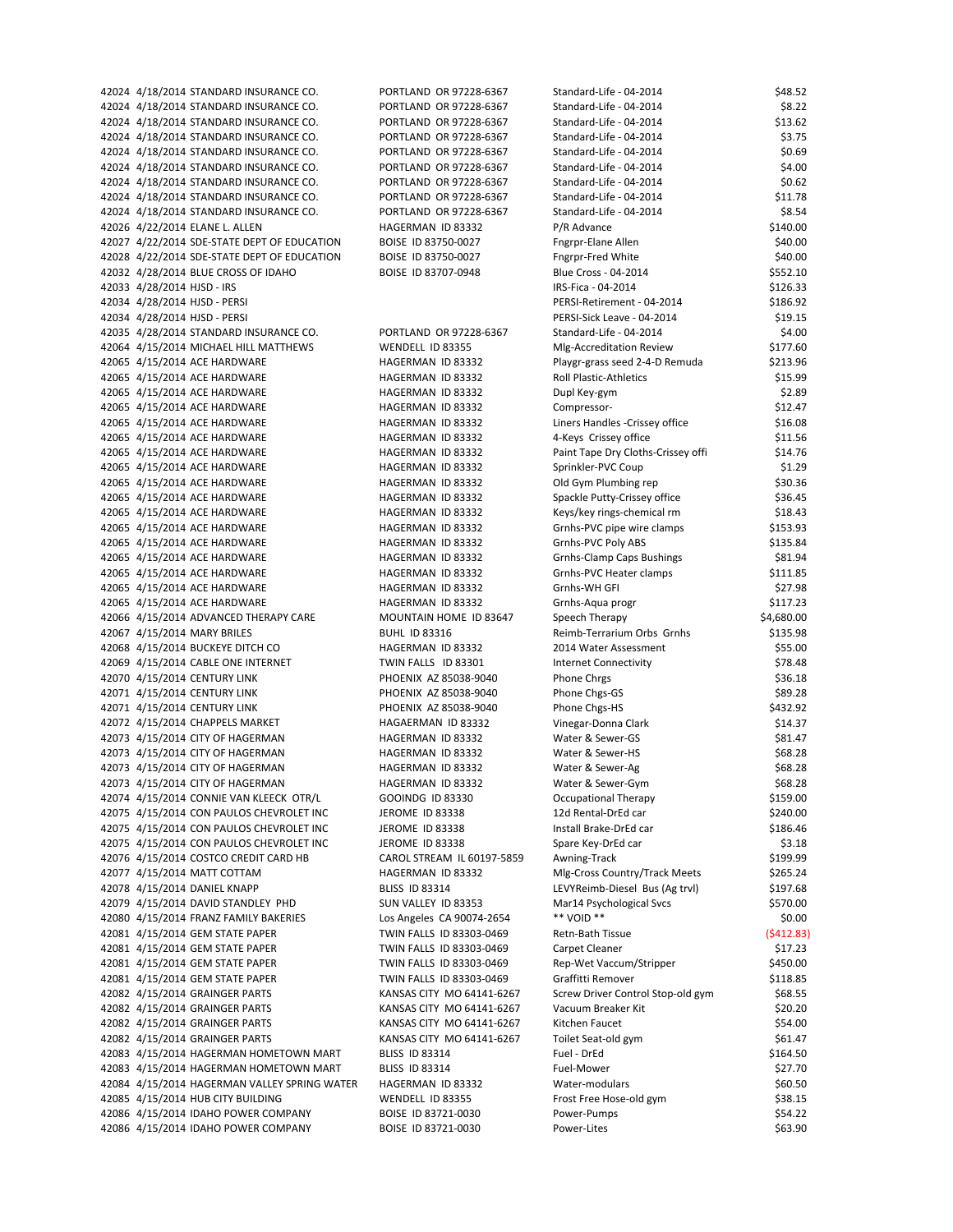42086 4/15/2014 IDAHO POWER COMPANY BOISE ID 83721-0030 Power-Gym \$454.35 42086 4/15/2014 IDAHO POWER COMPANY BOISE ID 83721-0030 Power-Ag \$382.29 42086 4/15/2014 IDAHO POWER COMPANY BOISE ID 83721-0030 Power-GS \$1,993.90 42087 4/15/2014 ID SCHOOL DISTRICT COUNCIL BOISE ID 83705-1501 Unemployment Monitoring Q1'14 \$38.75 42088 4/15/2014 IT - INTEGRATED TECHNOLOGIES TWIN FALLS ID 83303-1843 Copier Maint-GS \$473.44 42088 4/15/2014 IT ‐ INTEGRATED TECHNOLOGIES TWIN FALLS ID 83303‐1843 Copier Maint‐SpEd \$40.58 42088 4/15/2014 IT - INTEGRATED TECHNOLOGIES TWIN FALLS ID 83303-1843 Copier Maint-SpEd \$37.43 42088 4/15/2014 IT ‐ INTEGRATED TECHNOLOGIES TWIN FALLS ID 83303‐1843 Copier Maint‐HS \$339.68 42088 4/15/2014 IT ‐ INTEGRATED TECHNOLOGIES TWIN FALLS ID 83303‐1843 Copier Maint‐HS \$233.38 42089 4/15/2014 JOHN DEERE LANDSCAPING TWIN FALLS ID 83301 FBfield-Fertilizer \$126.55 42090 4/15/2014 LOWE'S HOME IMPROVEMENT TWIN FALLS ID 83301 Paint-front office \$64.56 42091 4/15/2014 MEADOW GOLD DAIRY DENVER CO 80271-0960 \*\* VOID \*\* \$1.00 42092 4/15/2014 MEDICAID DIVISON OF BOISE ID 83720-0036 Medicaid-School Match \$1,561.43 42093 4/15/2014 OFFICE DEPOT CHICAGO IL 60680-1040 Less paid by Gift Card (\$7.84) 42093 4/15/2014 OFFICE DEPOT CHICAGO IL 60680‐1040 Inkjet Cartridge‐RHoffmann \$33.99 42093 4/15/2014 OFFICE DEPOT CHICAGO IL 60680-1040 Sheet Protectors S1.35 42093 4/15/2014 OFFICE DEPOT CHICAGO IL 60680-1040 6-Flash Drives 6-81.70 42093 4/15/2014 OFFICE DEPOT CHICAGO IL 60680-1040 Calc Tape Tape Dispenser \$7.84 42094 4/15/2014 PLATT ELECTRICAL SUPPLIES BOSTON MA 02241-8759 Fluorescent Lites \$187.20 42095 4/15/2014 PRO ACTIVE ADVANTAGE LLC HAGERMAN ID 83332 SPSR-Chris \$1,092.75 42095 4/15/2014 PRO ACTIVE ADVANTAGE LLC HAGERMAN ID 83332 SDT-Louis SA23.00 42095 4/15/2014 PRO ACTIVE ADVANTAGE LLC 
HAGERMAN ID 83332 SPSR-Chris S224.75 42095 4/15/2014 PRO ACTIVE ADVANTAGE LLC HAGERMAN ID 83332 SPSR-Chris SPSR-Chris \$1,131.50 42095 4/15/2014 PRO ACTIVE ADVANTAGE LLC HAGERMAN ID 83332 SD-Louis \$408.00 42095 4/15/2014 PRO ACTIVE ADVANTAGE LLC 
HAGERMAN ID 83332 SDT-Louis 
SDT-Louis \$84.00 42095 4/15/2014 PRO ACTIVE ADVANTAGE LLC HAGERMAN ID 83332 SPSR-Chris \$1,147.00 42095 4/15/2014 PRO ACTIVE ADVANTAGE LLC HAGERMAN ID 83332 SPSR-Chris \$821.50 42095 4/15/2014 PRO ACTIVE ADVANTAGE LLC 
HAGERMAN ID 83332 SDT-Julianna 
S81.00 42095 4/15/2014 PRO ACTIVE ADVANTAGE LLC 
HAGERMAN ID 83332

HAGERMAN ID 83332

HAGERMAN ID 83332

ADD 1975 ALSPSR-Chris CHRISTAN S155.00 42095 4/15/2014 PRO ACTIVE ADVANTAGE LLC HAGERMAN ID 83332 SDT‐Louis \$333.00 42096 4/15/2014 PBS-PROGRESSIVE BEHAVIOR SYSTE RUPERT ID 83350 IBI-Brenden \$66.00 42096 4/15/2014 PBS‐PROGRESSIVE BEHAVIOR SYSTE RUPERT ID 83350 IBI‐Branden IBI‐Branden \$1,204.50 42096 4/15/2014 PBS-PROGRESSIVE BEHAVIOR SYSTE RUPERT ID 83350 IBI-Branden **IBI-Branden** \$1,188.00 42096 4/15/2014 PBS-PROGRESSIVE BEHAVIOR SYSTE RUPERT ID 83350 IBI-Branden \$660.00 42096 4/15/2014 PBS-PROGRESSIVE BEHAVIOR SYSTE RUPERT ID 83350 IBI-Branden IBI-Branden \$1,188.00 42097 4/15/2014 BETTE M REED WENDELL ID 83355 Reimb-Retn DD 3/20/14 \$100.00 42098 4/15/2014 SCHOOL OUTFITTERS CINCINNATI OH 45212-3724 \*\* VOID \*\* \$0.00 42099 4/15/2014 SLIMAN & BUTLER IRRIGATION INC GOODING ID 83330 Stainless Screen \$150.00 42099 4/15/2014 SLIMAN & BUTLER IRRIGATION INC GOODING ID 83330 2 TFoot Valve \$59.95 42099 4/15/2014 SLIMAN & BUTLER IRRIGATION INC GOODING ID 83330 Hose Adapt Coupling \$13.53 42099 4/15/2014 SLIMAN & BUTLER IRRIGATION INC GOODING ID 83330 Grnhs-elbows GalvT pipe bushings \$613.03 42099 4/15/2014 SLIMAN & BUTLER IRRIGATION INC GOODING ID 83330 LESS-to Bldg Maint. (\$223.48) 42100 4/15/2014 TY JONES Jerome ID 83338 reimb-Winco Foods testing treats \$28.15 42100 4/15/2014 TY JONES SALLEY SALLEY SERVICE ID 83338 FERMING TO ALLEY SOLD A SALLEY STRAIN THE STRAIN SERVI 42101 4/15/2014 US BANKCORP CARD SVCS INC FARGO ND 58125‐6343 LEVY‐amzn Prntr Toner \$130.00 42101 4/15/2014 US BANKCORP CARD SVCS INC FARGO ND 58125-6343 amzn0White Midtower \$108.85 42101 4/15/2014 US BANKCORP CARD SVCS INC FARGO ND 58125‐6343 amzn‐Antec Power Supply \$79.98 42101 4/15/2014 US BANKCORP CARD SVCS INC FARGO ND 58125-6343 amzn-1TB Harddrive \$59.99 42101 4/15/2014 US BANKCORP CARD SVCS INC FARGO ND 58125-6343 amzn-AMD FX-series \$154.14 42101 4/15/2014 US BANKCORP CARD SVCS INC FARGO ND 58125-6343 amzn-Crucial Memrov \$139.61 42101 4/15/2014 US BANKCORP CARD SVCS INC FARGO ND 58125-6343 amzn-MSI Motherboard \$79.99 42101 4/15/2014 US BANKCORP CARD SVCS INC FARGO ND 58125-6343 newegg-4 27" Monitors \$727.92 42101 4/15/2014 US BANKCORP CARD SVCS INC FARGO ND 58125-6343 amzn-Black HP Toner Cartridge \$25.00 42101 4/15/2014 US BANKCORP CARD SVCS INC FARGO ND 58125-6343 amzn-Rolling File \$51.90 42101 4/15/2014 US BANKCORP CARD SVCS INC FARGO ND 58125-6343 newegg-62 Headphones test lab \$529.68 42101 4/15/2014 US BANKCORP CARD SVCS INC FARGO ND 58125-6343 PTV-Wall Cabinets Crissey office \$725.94 42101 4/15/2014 US BANKCORP CARD SVCS INC FARGO ND 58125-6343 St BPA-TownSuites \$564.00 42102 4/15/2014 VALLEY COOP WENDELL ID 83355 LPGas 300.8g Ag \$590.56 42102 4/15/2014 VALLEY COOP WENDELL ID 83355 LPGas 550.7g HS \$1,077.87 42102 4/15/2014 VALLEY COOP WENDELL ID 83355 Propane Tank Lease-Ag \$65.00 42103 4/15/2014 VERIZON WIRELESS BELLEVUE WA 98009 Cell Phone-Cottam \$52.53 42103 4/15/2014 VERIZON WIRELESS BELLEVUE WA 98009 Cell Phone‐Perkins \$52.53 42103 4/15/2014 VERIZON WIRELESS BELLEVUE WA 98009 Cell Phone-Cato \$52.53 42103 4/15/2014 VERIZON WIRELESS BELLEVUE WA 98009 Cell Phone-Jones \$52.53 42103 4/15/2014 VERIZON WIRELESS BELLEVUE WA 98009 Cell Phone-Kress \$52.53 42103 4/15/2014 VERIZON WIRELESS BELLEVUE WA 98009 Cell Phone-Donaldson \$52.53 42103 4/15/2014 VERIZON WIRELESS BELLEVUE WA 98009 Cell Phone-Knapp \$52.53 42103 4/15/2014 VERIZON WIRELESS BELLEVUE WA 98009 Cell Phone-Jackson \$26.42 42104 4/15/2014 WALMART COMMUNITY ATLANTA GA 30353‐0934 Batteries for Floor Scrubber \$169.94

42086 4/15/2014 IDAHO POWER COMPANY BOISE ID 83721-0030 Power-HS **Power-HS** \$1,303.56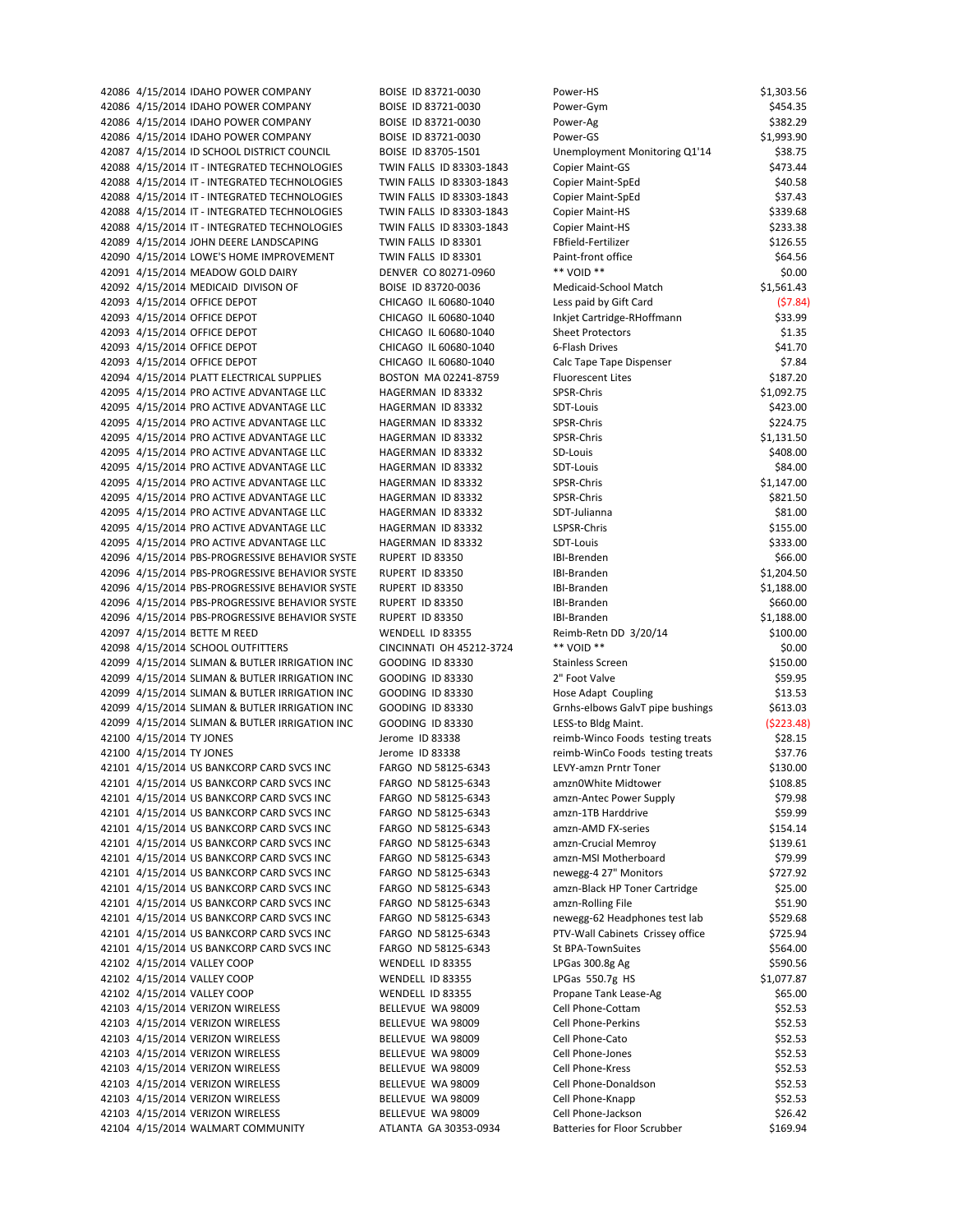|                        |      | 42105 4/15/2014 WAXIE SANITARY SUPPLY                                          | LOS ANGELES CA 90060-0227                              |              | LEVY: Waxie Foamsoap                                  | \$782.40               |                |
|------------------------|------|--------------------------------------------------------------------------------|--------------------------------------------------------|--------------|-------------------------------------------------------|------------------------|----------------|
|                        |      | 42105 4/15/2014 WAXIE SANITARY SUPPLY                                          | LOS ANGELES CA 90060-0227                              |              | LEVY:Retn-3M Natl White                               | ( \$148.80)            |                |
|                        |      | 42105 4/15/2014 WAXIE SANITARY SUPPLY                                          | LOS ANGELES CA 90060-0227                              |              | LEVY: Latex Pdwr Free GP Gloves                       | \$146.22               |                |
|                        |      | 42105 4/15/2014 WAXIE SANITARY SUPPLY                                          | LOS ANGELES CA 90060-0227                              |              | LEVY:Bombers Stripper                                 | \$143.02               |                |
|                        |      | 42105 4/15/2014 WAXIE SANITARY SUPPLY                                          | LOS ANGELES CA 90060-0227                              |              | LEVY: White Sweatshirt Wiping                         | \$61.84                |                |
|                        |      | 42105 4/15/2014 WAXIE SANITARY SUPPLY                                          | LOS ANGELES CA 90060-0227                              |              | LEVY:Clean/Soft Wht No-touch                          | \$1,370.00             |                |
|                        |      | 42105 4/15/2014 WAXIE SANITARY SUPPLY                                          | LOS ANGELES CA 90060-0227                              |              | LEVY: Waxie White Super Loop Mop                      | \$103.94               |                |
|                        |      | 42105 4/15/2014 WAXIE SANITARY SUPPLY                                          | LOS ANGELES CA 90060-0227                              |              | LEVY:AQ3A Yellow Synthetic                            | \$30.86                |                |
|                        |      | 42105 4/15/2014 WAXIE SANITARY SUPPLY                                          | LOS ANGELES CA 90060-0227                              |              | LEVY: Trigger Sprayer                                 | \$8.10                 |                |
|                        |      | 42105 4/15/2014 WAXIE SANITARY SUPPLY<br>42105 4/15/2014 WAXIE SANITARY SUPPLY | LOS ANGELES CA 90060-0227<br>LOS ANGELES CA 90060-0227 |              | LEVY:3M 27" Blend Tan Pads<br>LEVY:3M 27" Eraser Pads | \$131.88<br>\$75.50    |                |
|                        |      | 42105 4/15/2014 WAXIE SANITARY SUPPLY                                          | LOS ANGELES CA 90060-0227                              |              | LEVY: Retn-3M Burnish Agua Pad                        | (5288.70)              |                |
|                        |      | 42105 4/15/2014 WAXIE SANITARY SUPPLY                                          | LOS ANGELES CA 90060-0227                              |              | LEVY:3M Easy Shine Appl Pads                          | \$110.43               |                |
|                        |      | 42105 4/15/2014 WAXIE SANITARY SUPPLY                                          | LOS ANGELES CA 90060-0227                              |              | LEVY: Clean & Soft White Super                        | \$582.20               |                |
|                        |      | 42105 4/15/2014 WAXIE SANITARY SUPPLY                                          | LOS ANGELES CA 90060-0227                              |              | LEVY: Waxie Measuring Cup                             | \$10.23                |                |
|                        |      | 42105 4/15/2014 WAXIE SANITARY SUPPLY                                          | LOS ANGELES CA 90060-0227                              |              | LEVY:1oz Dispensing Pump                              | \$29.60                |                |
|                        |      | 42105 4/15/2014 WAXIE SANITARY SUPPLY                                          | LOS ANGELES CA 90060-0227                              |              | LEVY:Rm Toilet Bowl Brush                             | \$29.80                |                |
|                        |      | 42105 4/15/2014 WAXIE SANITARY SUPPLY                                          | LOS ANGELES CA 90060-0227                              |              | LEVY: Tuff & Stretch                                  | \$332.60               |                |
|                        |      | 42105 4/15/2014 WAXIE SANITARY SUPPLY                                          | LOS ANGELES CA 90060-0227                              |              | LEVY:60 Brute 44gl Round Trash                        | \$165.15               |                |
|                        |      | 42105 4/15/2014 WAXIE SANITARY SUPPLY                                          | LOS ANGELES CA 90060-0227                              |              | LEVY:3M Easy Shine Reusable Pouchs                    | \$64.22                |                |
|                        |      | 42105 4/15/2014 WAXIE SANITARY SUPPLY                                          | LOS ANGELES CA 90060-0227                              |              | LEVY:Believe-It Spotter                               | \$226.44               |                |
|                        |      | 42105 4/15/2014 WAXIE SANITARY SUPPLY                                          | LOS ANGELES CA 90060-0227                              |              | LEVY: Borax Pink Hand Soap                            | \$85.94                |                |
|                        |      | 42105 4/15/2014 WAXIE SANITARY SUPPLY                                          | LOS ANGELES CA 90060-0227                              |              | LEVY: Black Max                                       | \$542.10               |                |
|                        |      | 42105 4/15/2014 WAXIE SANITARY SUPPLY                                          | LOS ANGELES CA 90060-0227                              |              | LEVY: Urinal Screen                                   | \$126.10               |                |
|                        |      | 42105 4/15/2014 WAXIE SANITARY SUPPLY                                          | LOS ANGELES CA 90060-0227                              |              | LEVY: Waxie Drainzyme                                 | \$131.46               |                |
|                        |      | 42105 4/15/2014 WAXIE SANITARY SUPPLY                                          | LOS ANGELES CA 90060-0227                              |              | LEVY:NSS Motor Filter                                 | \$11.94                |                |
|                        |      | 42105 4/15/2014 WAXIE SANITARY SUPPLY                                          | LOS ANGELES CA 90060-0227                              |              | LEVY-3M Maroon Flr Pad                                | \$188.26               |                |
|                        |      | 42105 4/15/2014 WAXIE SANITARY SUPPLY                                          | LOS ANGELES CA 90060-0227                              |              | LEVY: Maroon Pads                                     | \$364.28               |                |
|                        |      | 42105 4/15/2014 WAXIE SANITARY SUPPLY                                          | LOS ANGELES CA 90060-0227                              |              | LEVY:Retn-3M Ultra Pad                                | ( \$110.64)            |                |
|                        |      | 42105 4/15/2014 WAXIE SANITARY SUPPLY                                          | LOS ANGELES CA 90060-0227                              |              | LEVY-Retn Maroon Pads                                 | ( \$364.28)            |                |
|                        |      | 42105 4/15/2014 WAXIE SANITARY SUPPLY<br>42105 4/15/2014 WAXIE SANITARY SUPPLY | LOS ANGELES CA 90060-0227<br>LOS ANGELES CA 90060-0227 |              | LEVY:Retn-3M 20" Natl White<br>LEVY: Tuff N Stretch   | ( \$118.68)            |                |
|                        |      | 42105 4/15/2014 WAXIE SANITARY SUPPLY                                          | LOS ANGELES CA 90060-0227                              |              | LEVY:8-Blue Cleaner Pad                               | \$332.60<br>\$209.36   |                |
|                        |      | 42105 4/15/2014 WAXIE SANITARY SUPPLY                                          | LOS ANGELES CA 90060-0227                              |              | LEVY: Spring Grip Mop Handle                          | \$30.21                |                |
|                        |      | 42105 4/15/2014 WAXIE SANITARY SUPPLY                                          | LOS ANGELES CA 90060-0227                              |              | LEVY: Waxie Spray Bottle                              | \$10.65                |                |
|                        |      | 42105 4/15/2014 WAXIE SANITARY SUPPLY                                          | LOS ANGELES CA 90060-0227                              |              | LEVY: Transportation Surchg                           | \$9.75                 |                |
|                        |      | 42105 4/15/2014 WAXIE SANITARY SUPPLY                                          | LOS ANGELES CA 90060-0227                              |              | LEVY:Retn-3M Ultra Pad                                | (\$121.00)             |                |
|                        |      | 42105 4/15/2014 WAXIE SANITARY SUPPLY                                          | LOS ANGELES CA 90060-0227                              |              | LEVY:4 First Aid Kits                                 | \$135.40               |                |
|                        |      | 42105 4/15/2014 WAXIE SANITARY SUPPLY                                          | LOS ANGELES CA 90060-0227                              |              | LEVY: Vectra Floor Finish                             | \$683.76               |                |
|                        |      | 42105 4/15/2014 WAXIE SANITARY SUPPLY                                          | LOS ANGELES CA 90060-0227                              |              | LEVY:3M Easy Shine Applicator Kit                     | \$343.69               |                |
|                        |      | 42105 4/15/2014 WAXIE SANITARY SUPPLY                                          | LOS ANGELES CA 90060-0227                              |              | LEVY:CM Grey Compact Janitor                          | \$317.92               |                |
|                        |      | 42105 4/15/2014 WAXIE SANITARY SUPPLY                                          | LOS ANGELES CA 90060-0227                              |              | LEVY:NSS Pacer Single Motor                           | \$344.96               |                |
|                        |      | 42105 4/15/2014 WAXIE SANITARY SUPPLY                                          | LOS ANGELES CA 90060-0227                              |              | LEVY:GP Forward                                       | \$185.12               |                |
|                        |      | 42105 4/15/2014 WAXIE SANITARY SUPPLY                                          | LOS ANGELES CA 90060-0227                              |              | LEVY: Purell Instant Hand                             | \$257.82               |                |
|                        |      | 42105 4/15/2014 WAXIE SANITARY SUPPLY                                          | LOS ANGELES CA 90060-0227                              |              | LEVY:NSS Pacer Replacement                            | \$20.78                |                |
|                        |      | 42105 4/15/2014 WAXIE SANITARY SUPPLY                                          | LOS ANGELES CA 90060-0227                              |              | LEVY:NSS Pacer Wave Loc                               | \$204.00               |                |
|                        |      | 42105 4/15/2014 WAXIE SANITARY SUPPLY                                          | LOS ANGELES CA 90060-0227                              |              | LEVY: Waxie Glass Cleaner                             | \$29.94                |                |
|                        |      | 42105 4/15/2014 WAXIE SANITARY SUPPLY<br>42105 4/15/2014 WAXIE SANITARY SUPPLY | LOS ANGELES CA 90060-0227<br>LOS ANGELES CA 90060-0227 |              | LEVY:3M White Polish Pad<br>LEVY:Retn-Waxie Loop Mop  | \$63.82<br>( \$305.00) |                |
|                        |      | 42105 4/15/2014 WAXIE SANITARY SUPPLY                                          | LOS ANGELES CA 90060-0227                              |              | LEVY: Waxie Gem Qts non-acid                          | \$161.55               |                |
|                        |      | 42105 4/15/2014 WAXIE SANITARY SUPPLY                                          | LOS ANGELES CA 90060-0227                              |              | LEVY: Waxie Drainzyme                                 | \$87.64                |                |
|                        |      | 42105 4/15/2014 WAXIE SANITARY SUPPLY                                          | LOS ANGELES CA 90060-0227                              |              | LEVY: Waxie Hard Surface                              | \$921.15               |                |
|                        |      | 42105 4/15/2014 WAXIE SANITARY SUPPLY                                          | LOS ANGELES CA 90060-0227                              |              | LEVY:NSS Pacer Hepa Filter                            | \$33.28                |                |
|                        |      | 42105 4/15/2014 WAXIE SANITARY SUPPLY                                          | LOS ANGELES CA 90060-0227                              |              | LEVY: Long Handle Metal Dustpan                       | \$76.14                |                |
|                        |      | 42105 4/15/2014 WAXIE SANITARY SUPPLY                                          | LOS ANGELES CA 90060-0227                              |              | LEVY: Dual Angle Upright Broom                        | \$24.12                |                |
|                        |      | 42106 4/15/2014 WWS-WESTERN WASTE SERVICES                                     | Jerome ID 83338                                        |              | <b>Trash Pickups</b>                                  | \$256.06               |                |
| Check#                 | Date | Name                                                                           | GrossPay                                               |              | City                                                  | State                  | Zip            |
| drct-dpst              |      | 4/18/2014 ARRIAGA LYNN                                                         |                                                        |              | 2583.33 HAGERMAN                                      | ID                     | 83332          |
| drct-dpst              |      | 4/18/2014 BEUTLER ANGELA E                                                     |                                                        |              | 2587.08 HAGERMAN                                      | ID                     | 83332          |
| drct-dpst              |      | 4/18/2014 BLAKE GILBERT D                                                      |                                                        |              | 585 HAGERMAN                                          | ID                     | 83332          |
| drct-dpst              |      | 4/18/2014 BOLDUC CHRISTINA J                                                   |                                                        |              | 1970.64 HAGERMAN                                      | ID                     | 83332          |
| drct-dpst              |      | 4/18/2014 BRILES MARY C                                                        |                                                        | 3952.25 BUHL |                                                       | ID                     | 83316          |
| drct-dpst              |      | 4/18/2014 BROWN AMY A                                                          |                                                        |              | 903 HAGERMAN                                          | ID                     | 83332          |
| drct-dpst              |      | 4/18/2014 CATO KEVIN M                                                         |                                                        |              | 3647.25 HAGERMAN                                      | ID                     | 83332          |
| drct-dpst              |      | 4/18/2014 CHAPMAN TERESA L                                                     |                                                        |              | 913.5 HAGERMAN                                        | ID                     | 83332          |
| drct-dpst<br>drct-dpst |      | 4/18/2014 CLARK DONNA K<br>4/18/2014 CLARK ERIN D                              |                                                        |              | 3671.83 HAGERMAN<br>660 HAGERMAN                      | ID<br>ID               | 83332<br>83332 |
| drct-dpst              |      | 4/18/2014 CORBRIDGE ARLYNDA R                                                  |                                                        |              | 819.21 HAGERMAN                                       | ID                     | 83332          |
| drct-dpst              |      | 4/18/2014 DAARUD SHERMA                                                        |                                                        |              | 3952.25 TWIN FALLS                                    | ID                     | 83301          |
| drct-dpst              |      | 4/18/2014 DANNER COURTNEY J                                                    |                                                        |              | 2583.33 HAGERMAN                                      | ID                     | 83332          |
|                        |      |                                                                                |                                                        |              |                                                       |                        |                |